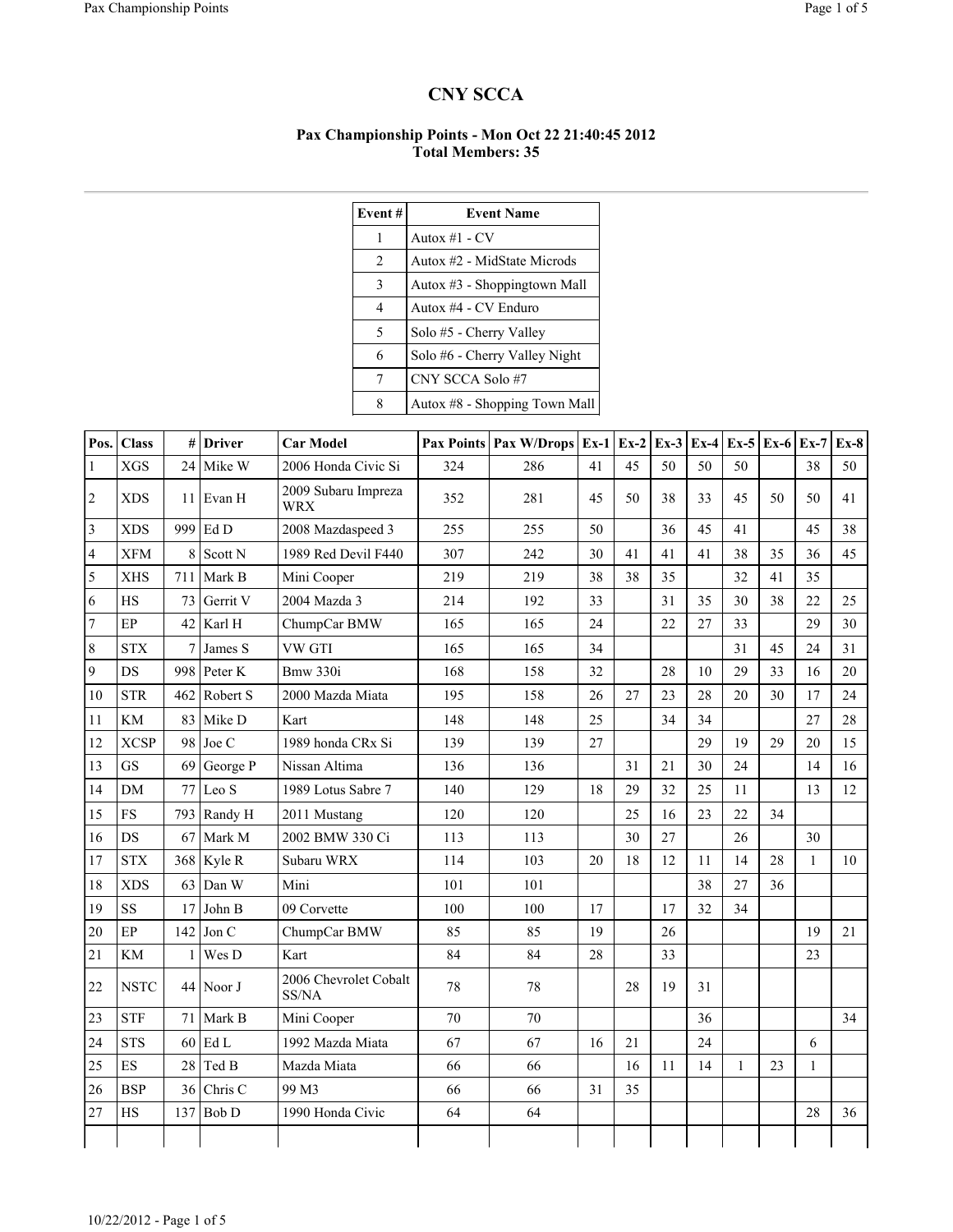| 28 | <b>SM</b>                  | 27  | Garrison M    | 2001 Subaru Impreza<br>2.5RSTi | 61 | 61 |    | 32 | 29 |                 |              |    |              |                |
|----|----------------------------|-----|---------------|--------------------------------|----|----|----|----|----|-----------------|--------------|----|--------------|----------------|
| 29 | <b>BSP</b>                 |     | $97$ Jason L  | 97 M3                          | 59 | 59 | 23 | 36 |    |                 |              |    |              |                |
| 30 | ES                         |     | 10 Nate W     | Mazda Miata                    | 58 | 58 |    | 34 |    |                 |              |    | 21           | $\overline{3}$ |
| 31 | JA                         |     | $3$ Hollie C  | Kart                           | 57 | 57 |    | 12 | 45 |                 |              |    |              |                |
| 32 | HS                         |     | $37$ Brian K  | 1990 Honda Civic<br>GT3-RS     | 57 | 57 |    |    |    |                 |              |    | 34           | 23             |
| 33 | <b>STX</b>                 | 9   | Ryan D        | 2006 Volkswagen GTI            | 50 | 50 |    |    |    |                 | 18           | 32 |              |                |
| 34 | JA                         |     | $2$ Halie C   | Kart                           | 46 | 46 |    |    | 24 |                 | 1            |    | 3            | 18             |
| 35 | GS                         |     | $3$ Philip P  | VW Golf                        | 44 | 44 | 22 | 22 |    |                 |              |    |              |                |
| 36 | <b>NHS</b>                 |     | 18 Dennis T   | Jetta                          | 44 | 44 |    | 15 | 8  | 21              |              |    |              |                |
| 37 | DS                         | 44  | Justin T      | Mazdaspeed 3                   | 44 | 44 | 21 | 23 |    |                 |              |    |              |                |
| 38 | <b>BS</b>                  |     | $14$ Joseph C | Evo X                          | 43 | 43 |    |    |    |                 |              | 31 | 12           |                |
| 39 | <b>XES</b>                 | 55  | Tom W         | 1994 Mazda Miata               | 41 | 41 |    |    |    |                 |              |    | 41           |                |
| 40 | <b>SSM</b>                 | 6   | Mike R        | 06 Chevrolet Corvette          | 40 | 40 |    |    | 25 |                 |              |    | 15           |                |
| 41 | <b>NCS</b>                 | 33  | Jeff V        | Porsche 914                    | 40 | 40 |    | 20 |    | 20              |              |    |              |                |
| 42 | <b>NSS</b>                 | 11  | Justin D      | Porsche 911 Carrera S          | 38 | 38 |    |    | 14 |                 | 23           |    | 1            |                |
| 43 | KM                         | 54  | Ed H          | Kart                           | 37 | 37 |    |    | 30 | $7\phantom{.0}$ |              |    |              |                |
| 44 | <b>NSTF</b>                | 11  | Jeremy C      | Scion TC                       | 36 | 36 | 36 |    |    |                 |              |    |              |                |
| 45 | <b>STX</b>                 | 123 | Melvin D      | 2004 BMW 330i                  | 36 | 36 |    |    |    |                 | 36           |    |              |                |
| 46 | <b>NSTX</b>                |     | 39 Katrina W  | Mini Cooper S                  | 36 | 36 |    |    |    | 13              | 1            | 22 |              |                |
| 47 | <b>XSTX</b>                | 6   | Jesse D       | Mazda Protege 5                | 35 | 35 | 35 |    |    |                 |              |    |              |                |
| 48 | <b>STF</b>                 |     | $75$ Brian K  | 2008 Mazda 3                   | 35 | 35 |    |    |    |                 |              |    |              | 35             |
| 49 | <b>XHS</b>                 | 41  | Greg T        | 2010 Mini Cooper               | 35 | 35 |    |    |    |                 | 35           |    |              |                |
| 50 | <b>STX</b>                 | 6   | Andrei S      | 2002 Subaru WRX<br>Wagon       | 34 | 34 |    |    |    |                 | 7            | 27 |              |                |
| 51 | DS                         | 14  | Charles E     | Mini Cooper                    | 33 | 33 |    | 33 |    |                 |              |    |              |                |
| 52 | <b>XSM</b>                 | 22  | John M        | 2010 Evo                       | 33 | 33 |    |    |    |                 |              |    |              | 33             |
| 53 | <b>FM</b>                  | 59  | Jim W         | 1990 KBS Mk5                   | 33 | 33 |    |    |    |                 |              |    | 33           |                |
| 54 | <b>STR</b>                 | 5   | Evan B        | Porsche 924S                   | 32 | 32 |    |    |    |                 | 6            | 26 |              |                |
| 55 | $\mathop{\rm EM}\nolimits$ |     | $22$ rex f    | 1962 MG Midget                 | 32 | 32 | 12 |    | 10 |                 | $\mathbf{1}$ |    | 8            | 1              |
| 56 | <b>SMF</b>                 |     | $666$ Radim H | 1995 Honda Civic               | 32 | 32 |    |    |    |                 |              |    | 32           |                |
| 57 | ${\rm STF}$                |     | $5$ Colin K   | 2008 Mazda 3                   | 32 | 32 |    |    |    |                 |              |    |              | 32             |
| 58 | <b>NSTF</b>                |     | 8 Henry B     | Civic                          | 31 | 31 |    | 19 |    | 12              |              |    |              |                |
| 59 | $DS$                       |     | $202$ Eric K  | 1998 Integra Type R            | 31 | 31 |    |    |    |                 |              |    | 31           |                |
| 60 | $\mathop{\rm KM}\nolimits$ |     | $11$ Jay C    | Kart                           | 30 | 30 |    | 10 | 13 |                 | $\mathbf{1}$ |    | $\mathbf{1}$ | 5              |
| 61 | ${\rm XGS}$                |     | $6$ Eric E    | 92 Nissan NX                   | 29 | 29 |    |    |    |                 |              |    |              | 29             |
| 62 | ${\rm STF}$                |     | 793 Randall H | 2004 Mazda 3                   | 29 | 29 |    |    |    |                 |              |    | 10           | 19             |
| 63 | $\mathop{\rm DS}$          |     | $274$ Cole S  | Subaru WRX                     | 29 | 29 | 29 |    |    |                 |              |    |              |                |
| 64 | <b>DSP</b>                 |     | $17$ Greg F   | 2005 Dodge Neon<br>SRT4        | 28 | 28 |    |    |    |                 |              |    | 11           | 17             |
| 65 | ${\rm NES}$                |     | 11 Paul W     | 83 Porsche 944                 | 28 | 28 |    |    |    |                 | 28           |    |              |                |
| 66 | $\mathop{\rm DS}$          |     | 23 William S  | 2013 Focus ST                  | 27 | 27 |    |    |    |                 |              |    |              | 27             |
| 67 | $\operatorname{NSTX}$      |     | 80 Mark V     | Mustang                        | 27 | 27 |    | 26 |    |                 |              |    | $\mathbf{1}$ |                |
| 68 | <b>STX</b>                 |     | 61 Donald A   | 03 WRX                         | 26 | 26 |    |    |    |                 | $\mathbf{1}$ | 25 |              |                |
| 69 | $\mathbf{C}\mathbf{S}$     |     | $40$ Brian B  | 2005 Mazdaspeed 3              | 26 | 26 |    |    |    |                 |              |    |              | 26             |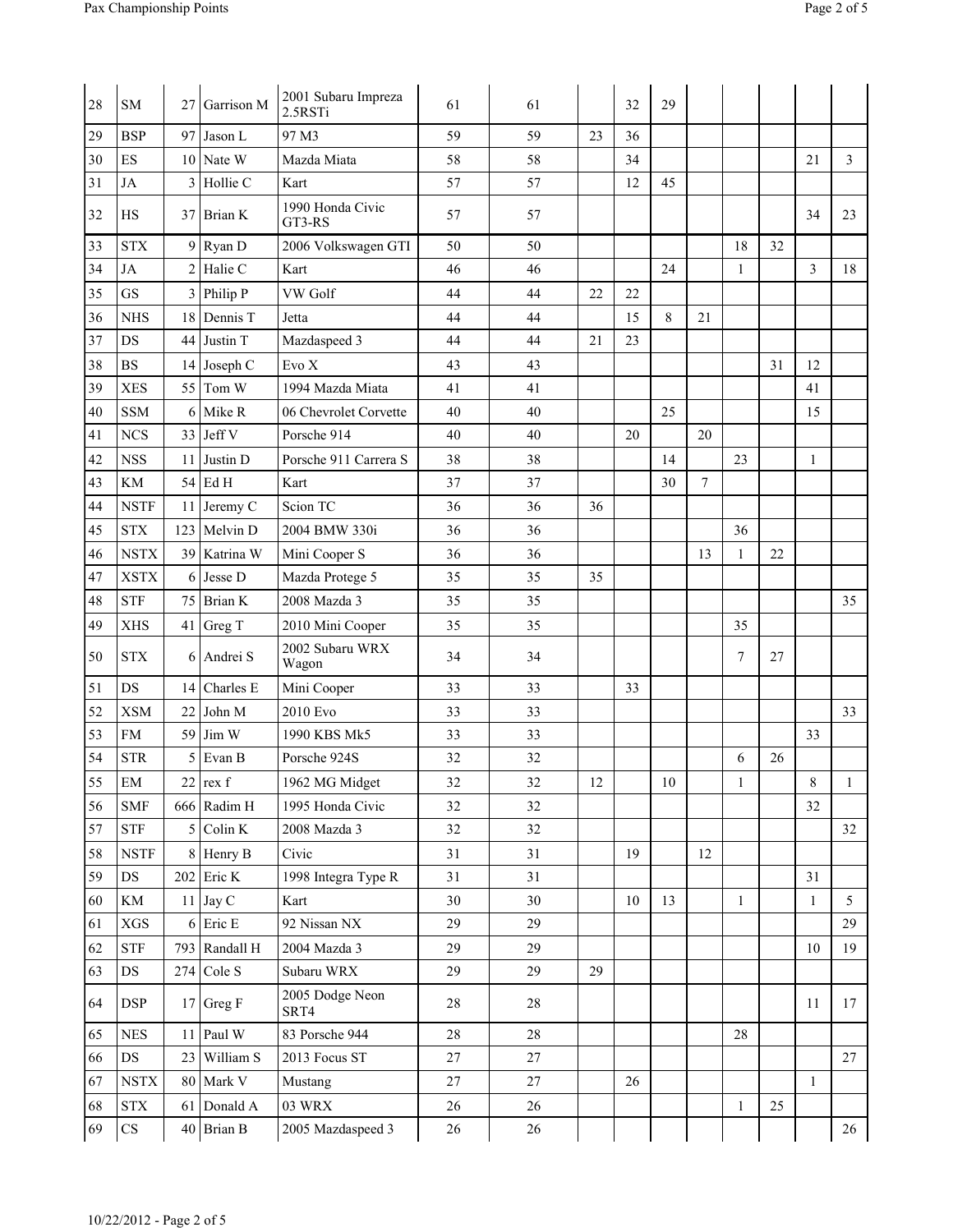| Page 3 of |  |  |
|-----------|--|--|
|           |  |  |

| 70  | <b>DSP</b>                        |      | 8 Austen L      | 1990 Mazda Miata               | 26     | 26             |    |    |                |                |                |    | 26             |              |
|-----|-----------------------------------|------|-----------------|--------------------------------|--------|----------------|----|----|----------------|----------------|----------------|----|----------------|--------------|
| 71  | <b>NASP</b>                       | 12   | <b>Walter P</b> | 2011 STI                       | 26     | 26             |    |    |                | 26             |                |    |                |              |
| 72  | <b>ESP</b>                        |      | 42 Richard H    | 2010 Subaru Camry<br><b>GT</b> | 25     | 25             |    |    |                |                |                |    | 25             |              |
| 73  | <b>NDS</b>                        | 8    | Peter L         | <b>BMW 335d</b>                | 25     | 25             |    |    |                |                | 25             |    |                |              |
| 74  | <b>NESP</b>                       |      | $1$ Dave G      | 89 Mustang GT                  | 24     | 24             |    |    |                |                |                | 24 |                |              |
| 75  | <b>STC</b>                        |      | $246$ Ryan M    | 1995 Acura Integra             | 24     | 24             |    | 24 |                |                |                |    |                |              |
| 76  | $_{\rm NGS}$                      |      | 13 William R    | 2003 VW GTI                    | 22     | 22             |    |    |                | 22             |                |    |                |              |
| 77  | <b>NSTX</b>                       | 1    | Chad R          | 2011 Mazdaspeed 3              | 22     | 22             |    |    |                |                |                |    |                | 22           |
| 78  | EM                                | 11   | William M       | 1965 Ford Cobra                | 21     | 21             | 14 | 6  |                |                |                |    | 1              |              |
| 79  | CS                                | 27   | Michael P       | Toyota FR-S                    | 21     | 21             |    |    |                |                | 21             |    |                |              |
| 80  | ES                                | 3    | Scott O         | 87 Porsche 924                 | 20     | 20             |    |    |                | 16             | $\overline{4}$ |    |                |              |
| 81  | <b>NSM</b>                        | 213  | Shaun P         | Subaru STI                     | 20     | 20             |    |    | 20             |                |                |    |                |              |
| 82  | <b>NSTU</b>                       |      | $8$ Andy T      | Camero                         | 20     | 20             |    |    |                | 19             |                |    | $\mathbf{1}$   |              |
| 83  | $\rm{JB}$                         | 8    | Connor H        | Kart                           | 19     | 19             | 11 |    | $\mathbf{1}$   | $\overline{4}$ | $\mathbf{1}$   |    | $\mathbf{1}$   | $\mathbf{1}$ |
| 84  | EM                                |      | 13 David B      | 1966 Chevrolet<br>Corvair      | 18     | 18             |    | 17 |                |                |                |    | 1              |              |
| 85  | <b>STR</b>                        | 9    | Dustin E        | 1990 Mazda Miata               | 18     | 18             |    |    |                |                |                |    | 18             |              |
| 86  | DS                                |      | 83 Wayne K      | Mini                           | 18     | 18             |    |    | 18             |                |                |    |                |              |
| 87  | <b>NSMF</b>                       | 11   | William R       | 93 Civic Hatchback             | 18     | 18             |    |    |                |                | 1              |    | $\overline{4}$ | 13           |
| 88  | <b>NBSP</b>                       | 1389 | Gerrit W        | Porsche 944                    | 18     | 18             |    |    |                | 18             |                |    |                |              |
| 89  | <b>NDSP</b>                       | 18   | Ian K           | Spec Miata                     | 17     | 17             |    |    |                |                | 17             |    |                |              |
| 90  | <b>CSP</b>                        |      | $33$ Jeff V     | 1973 Porsche 914-6             | 17     | 17             |    |    |                |                | 16             |    | $\mathbf{1}$   |              |
| 91  | <b>NBSP</b>                       | 389  | Gilbert W       | Porsche 944                    | 17     | 17             |    |    |                | 17             |                |    |                |              |
| 92  | <b>NSMF</b>                       | 41   | James W         | 2002 Mini Cooper S             | 16     | 16             |    | 13 | 3              |                |                |    |                |              |
| 93  | <b>NGS</b>                        | 12   | Evan B          | VW GTI                         | 15     | 15             | 15 |    |                |                |                |    |                |              |
| 94  | JC                                | 83   | Eric D          | Kart                           | 15     | 15             | 10 |    | 1              | 3              |                |    | $\mathbf{1}$   |              |
| 95  | SM                                | 4    | Austin L        | Subaru WRX                     | 15     | 15             |    |    |                | 15             |                |    |                |              |
| 96  | <b>NSTU</b>                       | 4    | Austin L        | Subaru WRX                     | 15     | 15             |    |    | 15             |                |                |    |                |              |
| 97  | $\ensuremath{\mathsf{NDSP}}$      |      | 88 Austin L     | Spec Miata                     | 15     | 15             |    |    |                |                | 15             |    |                |              |
| 98  | <b>NDS</b>                        |      | 148 Esmir A     | Mazdaspeed3                    | 14     | 14             |    | 14 |                |                |                |    |                |              |
| 99  | $_{\rm BS}$                       |      | $4$ Dan C       | 2007 Audi RS4                  | 14     | 14             |    |    |                |                |                |    | 5              | 9            |
| 100 | $_{\rm NGS}$                      |      | $40$ Mark G     | 2008 VW GTI                    | 14     | 14             |    |    |                |                |                |    |                | 14           |
| 101 | <b>NSTS</b>                       |      | 77 Corey C      | sAAB 93                        | 13     | 13             | 13 |    |                |                |                |    |                |              |
| 102 | $\ensuremath{\mathbf{XP}}\xspace$ | 13   | William M       | 1974 Jaguar XJ6L               | 13     | 13             |    |    |                |                | 13             |    |                |              |
| 103 | $\operatorname{NSTX}$             |      | 33 Tyler N      | BMW 318is                      | 13     | 13             |    | 9  | $\overline{4}$ |                |                |    |                |              |
| 104 | ${\bf CP}$                        |      | $5$ Bob P       | Mustang GT                     | 12     | 12             |    |    |                |                | 12             |    |                |              |
| 105 | ${\rm NDS}$                       |      | $48$ Emir A     | Mazdaspeed 3                   | $11\,$ | $11\,$         |    | 11 |                |                |                |    |                |              |
| 106 | $\operatorname{GS}$               |      | $18$ Kyle C     | 2004 Acura RSX                 | $11\,$ | $11\,$         |    |    |                |                |                |    |                | 11           |
| 107 | ${\rm CM}$                        |      | 14 Dustin E     | 1977 Zink Z10C                 | $10\,$ | $10\,$         |    |    | 9              |                | 1              |    |                |              |
| 108 | <b>NSTU</b>                       | 111  | Dominick T      | 06 Subaru WRX                  | $10\,$ | 10             |    |    |                |                | 10             |    |                |              |
| 109 | KM                                | 4    | brian H         | Kart                           | 9      | $\mathfrak{g}$ |    |    |                | 9              |                |    |                |              |
| 110 | <b>NDSP</b>                       |      | 81 Stephen L    | Spec Miata                     | 9      | 9              |    |    |                |                | 9              |    |                |              |
| 111 | <b>NBSP</b>                       |      | 82 David P      | 2011 Subaru Impreza<br>Sti     | 9      | 9              |    |    |                |                |                |    | 9              |              |
|     |                                   |      |                 |                                |        |                |    |    |                |                |                |    |                |              |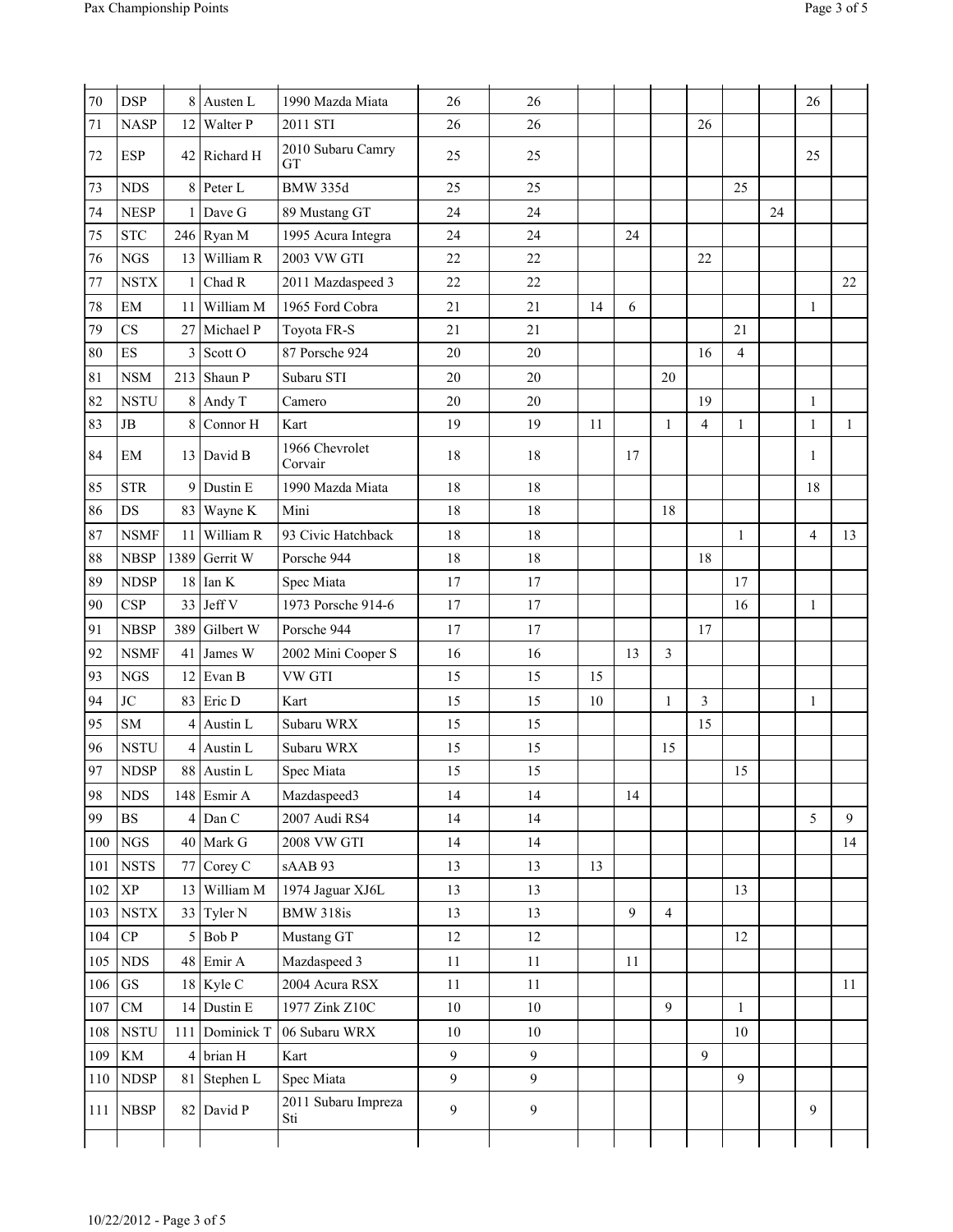| 112 | <b>NES</b>                   | 23             | Thomas C           | 92 Miata                   | 8                | 8                       |   |                |   | 8            |              |                |
|-----|------------------------------|----------------|--------------------|----------------------------|------------------|-------------------------|---|----------------|---|--------------|--------------|----------------|
| 113 | <b>NSTC</b>                  | 240            | Alec F             | 90 240SX                   | 8                | 8                       |   |                |   |              |              | 8              |
| 114 | <b>NSMF</b>                  | 311            | TJ S               | 1994 Hond Civic            | 8                | 8                       | 8 |                |   |              |              |                |
| 115 | <b>NFSP</b>                  | 21             | Zachary W          | 85 S10                     | 8                | 8                       |   |                | 8 |              |              |                |
| 116 | <b>BS</b>                    | 41             | Dustin E           | Audi RS4                   | $\overline{7}$   | $\tau$                  |   |                |   |              |              | 7              |
| 117 | <b>NSM</b>                   |                | 11 William H       | Subaru Legacy              | $\tau$           | $\tau$                  |   | $\overline{7}$ |   |              |              |                |
| 118 | <b>STR</b>                   | 4              | Duane M            | Honda S2000                | $\boldsymbol{7}$ | $\tau$                  |   |                |   |              | $\tau$       |                |
| 119 | <b>STF</b>                   |                | $68$ Paul O        | 2009 Toyota Carolla        | $\tau$           | $\tau$                  |   |                |   |              | 1            | 6              |
| 120 | EP                           | 4              | James Q            | 95 Impreza L               | $\tau$           | $\tau$                  | 7 |                |   |              |              |                |
| 121 | $_{\rm NSM}$                 |                | $1$ Ignas I        | Subaru Legacy              | 6                | 6                       |   | 6              |   |              |              |                |
| 122 | <b>NSTR</b>                  | $\tau$         | Tom W              | Miata                      | 6                | 6                       |   |                | 6 |              |              |                |
| 123 | <b>STC</b>                   |                | $10$ Lewis C       | 95 Subaru Impreza          | 5                | 5                       |   |                | 5 |              |              |                |
| 124 | <b>STC</b>                   |                | $22$ David S       | 92 Nissan 240SX            | 5                | 5                       |   | 5              |   |              |              |                |
| 125 | <b>CSP</b>                   |                | 56 Craig W         | 85 Honda CRX               | 5                | 5                       |   |                |   | 5            |              |                |
| 126 | SM                           |                | $231$ Rafe S       | Impala                     | $\overline{4}$   | $\overline{\mathbf{4}}$ |   |                |   |              |              | $\overline{4}$ |
| 127 | EM                           | 122            | Tammy F            | 1962 MG Midget             | 3                | 3                       |   | 1              |   | 1            | 1            |                |
| 128 | ${\rm FS}$                   | 16             | Grover P           | 1990 Nissan 300zx          | 3                | 3                       |   |                |   | 3            |              |                |
| 129 | <b>NSM</b>                   |                | 44 Nooreldin A     | 1990 Mazda Miata           | 1                | $\mathbf{1}$            |   |                |   |              | 1            |                |
| 130 | <b>NSMF</b>                  | 6              | Chris <sub>C</sub> | Neon SRT4                  | $\mathbf{1}$     | $\mathbf{1}$            |   |                |   |              |              | $\mathbf{1}$   |
| 131 | ES                           |                | 6 Robert D         | 87 RX7                     | $\mathbf{1}$     | 1                       |   |                |   | 1            |              |                |
| 132 | $\rm{NHS}$                   |                | $2$ Malik D        | Mazda Protoje              | $\mathbf{1}$     | 1                       |   |                |   |              |              | $\mathbf{1}$   |
| 133 | <b>NGS</b>                   | 21             | Rob E              | 1996 Subaru SVX            | $\mathbf{1}$     | 1                       |   |                |   |              | 1            |                |
| 134 | <b>NSTU</b>                  | 23             | Alex F             | 2011 Subaru WRX            | $\mathbf{1}$     | 1                       |   |                |   |              | 1            |                |
| 135 | <b>NSSM</b>                  |                | 24 Dustin G        | 2000 Honda S2000           | $\mathbf{1}$     | 1                       |   |                |   |              | 1            |                |
| 136 | <b>ESP</b>                   |                | 14 Michael H       | 2004 Subaru WRX            | $\mathbf{1}$     | $\mathbf{1}$            |   |                |   |              | 1            |                |
| 137 | <b>NES</b>                   | 9              | Joanne H           | Miata                      | $\mathbf{1}$     | $\mathbf{1}$            |   |                |   | 1            |              |                |
| 138 | AM                           |                | $66$ Lee H         | March Hare Special<br>Amod | 1                | 1                       |   |                |   | 1            |              |                |
| 139 | <b>NEM</b>                   |                | $15$ Jeff H        | Cobra Replica              | $\mathbf{1}$     | 1                       |   | 1              |   |              |              |                |
|     | 140 NSTF                     |                | $69$ Kelley K      | 2012 Mazda 3               | $\mathbf{1}$     | $\mathbf{1}$            |   |                |   |              | $\mathbf{1}$ |                |
| 141 | <b>NDSP</b>                  |                | $7$ Billy K        | Mazdaspeed                 | $\mathbf{1}$     | $\mathbf{1}$            |   | 1              |   |              |              |                |
| 142 | JA                           |                | $16$ Sara L        | Margay                     | $\mathbf{1}$     | $\mathbf{1}$            |   |                |   |              | $\mathbf{1}$ |                |
| 143 | <b>NASP</b>                  | 22             | Brian L            | 1993 Mazda Rx7             | $\mathbf{1}$     | 1                       |   |                |   |              | $\mathbf{1}$ |                |
| 144 | KM                           |                | 15 Michael L       | Margay                     | $\mathbf{1}$     | $\mathbf{1}$            |   |                |   |              | $\mathbf{1}$ |                |
| 145 | <b>NSTF</b>                  |                | $15$ Dan L         | 2010 Mazda 3               | $\mathbf{1}$     | $\mathbf{1}$            |   |                |   |              | $\mathbf{1}$ |                |
| 146 | $_{\rm NGS}$                 |                | $713$ Dan M        | 93 Mercury Capri           | $\,1$            | $\mathbf{1}$            |   |                |   | 1            |              |                |
| 147 | ${\rm NES}$                  |                | $42$ Ray M         | 90 Miata                   | $\,1$            | $\mathbf{1}$            |   |                |   | $\mathbf{1}$ |              |                |
| 148 | $\ensuremath{\mathsf{NASP}}$ |                | 13 David P         | 2010 Subaru WRX            | $\,1$            | $\mathbf{1}$            |   |                |   |              |              | 1              |
| 149 | <b>NSTC</b>                  | 4              | Dan P              | 2007 Hyundai Elantra       | $\mathbf{1}$     | $\mathbf{1}$            |   |                |   |              | $\mathbf{1}$ |                |
| 150 | <b>DSP</b>                   |                | 81 Shaun S         | 1990 Mazda Miata           | $\mathbf{1}$     | $\mathbf{1}$            |   |                |   |              | 1            |                |
| 151 | ${\bf NEM}$                  |                | 111 Charles S      | 65 Shelby Cobra            | $\mathbf{1}$     | $\mathbf{1}$            |   |                |   | $\mathbf{1}$ |              |                |
| 152 | <b>NSTX</b>                  |                | 54 Derric S        | 2008 VW Jetta              | $\mathbf{1}$     | $\mathbf{1}$            |   |                |   |              | $\mathbf{1}$ |                |
| 153 | ${\rm NES}$                  |                | 78 Kevin S         | Mazda Miata                | $\mathbf{1}$     | $\mathbf{1}$            |   |                |   | $\mathbf{1}$ |              |                |
| 154 | ${\rm NSSM}$                 | $\overline{c}$ | Joel               |                            | $\mathbf{1}$     | $\mathbf{1}$            |   |                |   |              |              | $\mathbf{1}$   |
| 155 | <b>ESP</b>                   |                | $11$ Wes D         | Pontiac GTO                | $\boldsymbol{0}$ | $\boldsymbol{0}$        |   |                |   |              |              |                |